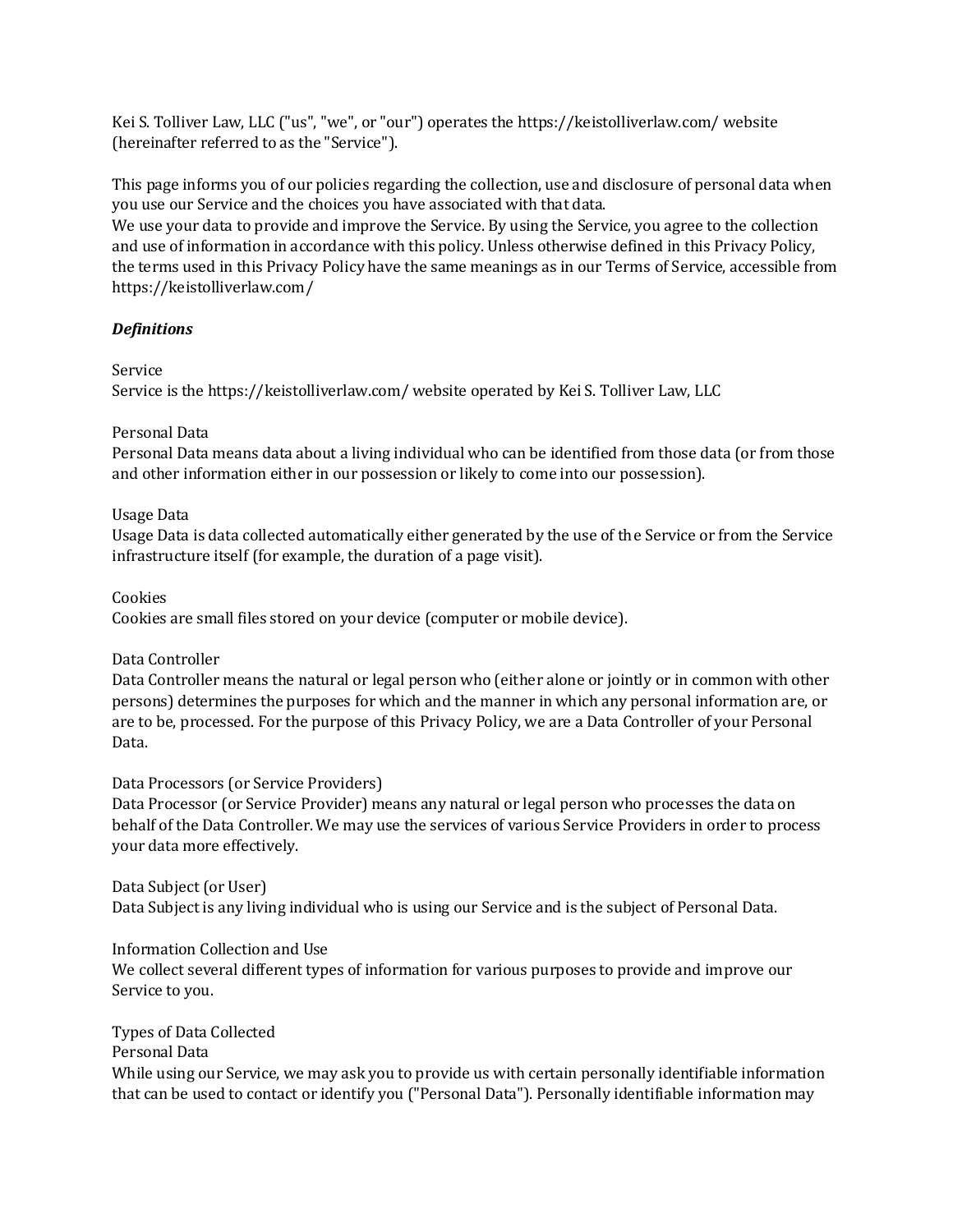include, but is not limited to:

- Email address
- First name and last name
- Phone number
- Address, State, Province, ZIP/Postal code, City
- Cookies and Usage Data

We may use your Personal Data to contact you with newsletters, marketing or promotional materials and other information that may be of interest to you. You may opt out of receiving any, or all, of these communications from us by following the unsubscribe link or the instructions provided in any email we send.

### Usage Data

We may also collect information on how the Service is accessed and used ("Usage Data"). This Usage Data may include information such as your computer's Internet Protocol address (e.g. IP address), browser type, browser version, the pages of our Service that you visit, the time and date of your visit, the time spent on those pages, unique device identifiers and other diagnostic data.

### Tracking Cookies Data

We use cookies and similar tracking technologies to track the activity on our Service and we hold certain information.

Cookies are files with a small amount of data which may include an anonymous unique identifier. Cookies are sent to your browser from a website and stored on your device. Other tracking technologies are also used such as beacons, tags and scripts to collect and track information and to improve and analyze our Service.

You can instruct your browser to refuse all cookies or to indicate when a cookie is being sent. However, if you do not accept cookies, you may not be able to use some portions of our Service.

### Examples of Cookies we may use:

• Preference Cookies. We may use Preference Cookies to remember your preferences and various settings.

• Security Cookies. We may use Security Cookies for security purposes.

## Collection of Data

You directly provide us with most of the data we collect. We collect data and process data when you:

- Subscribe to any of our products or services.
- Fill out the contact form to contact us or voluntarily complete a custom survey or provide feedback on any of our message boards or via email.
- Use or view our website via your browser's cookies.

### Use of Data

Kei S. Tolliver Law, LLC uses the collected data for various purposes:

- To provide and maintain our Service
- To notify you about changes to our Service
- To allow you to participate in interactive features of our Service when you choose to do so
- To provide customer support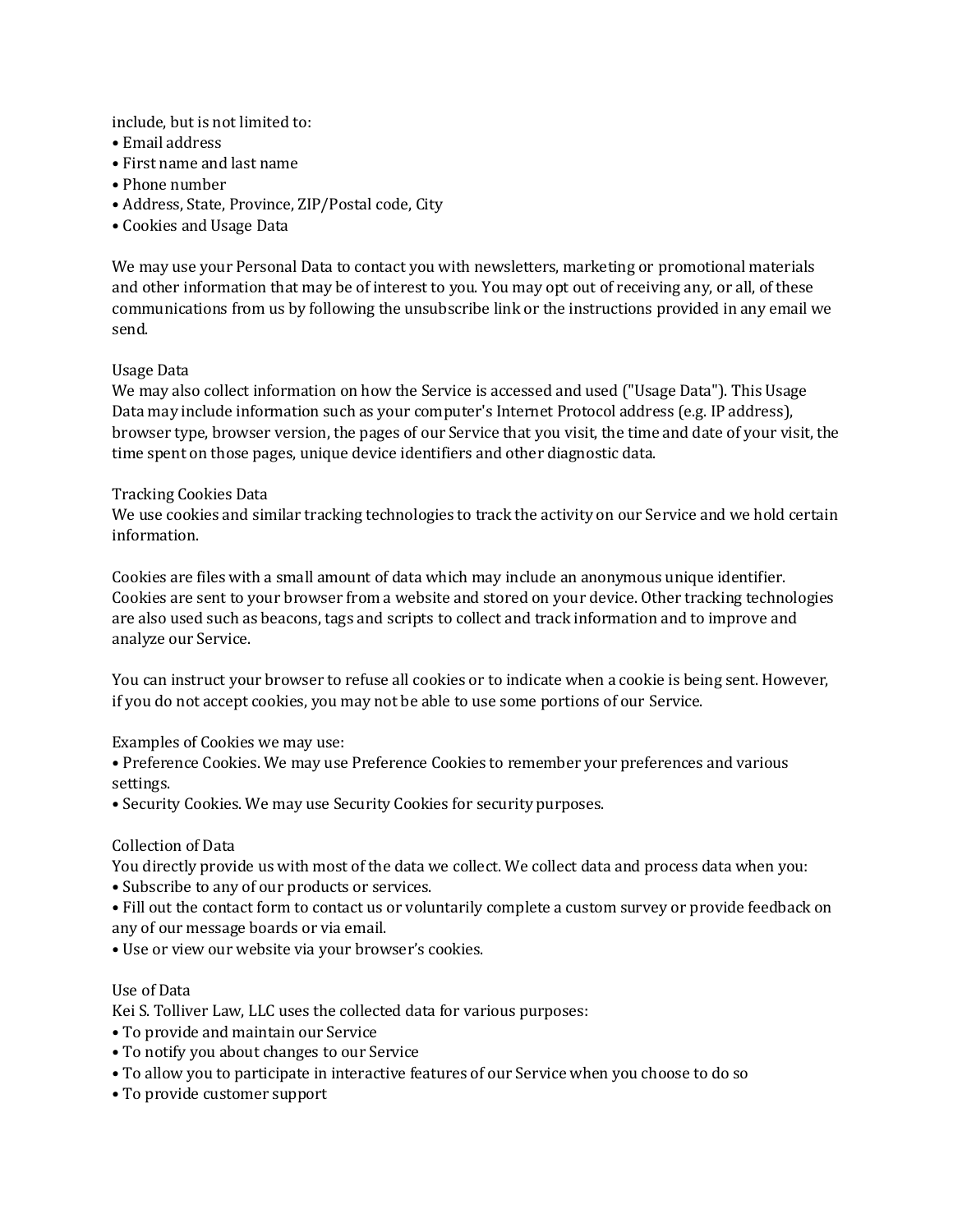- To gather analysis or valuable information so that we can improve our Service
- To monitor the usage of our Service
- To detect, prevent and address technical issues

• To provide you with news, special offers and general information about other goods, services and events which we offer that are similar to those that you have already purchased or enquired about unless you have opted not to receive such information

### Retention of Data

Kei S. Tolliver Law, LLC will retain your Personal Data only for as long as is necessary for the purposes set out in this Privacy Policy. We will retain and use your Personal Data to the extent necessary to comply with our legal obligations (for example, if we are required to retain your data to comply with applicable laws), resolve disputes and enforce our legal agreements and policies.

Kei S Tolliver Law, LLC will also retain Usage Data for internal analysis purposes. Usage Data is generally retained for a shorter period of time, except when this data is used to strengthen the security or to improve the functionality of our Service, or we are legally obligated to retain this data for longer periods.

### Transfer of Data

Your information, including Personal Data, may be transferred to - and maintained on - computers located outside of your state, province, country or other governmental jurisdiction where the data protection laws may differ from those of your jurisdiction.

If you are located outside United States and choose to provide information to us, please note that we transfer the data, including Personal Data, to United States and process it there. Your consent to this Privacy Policy followed by your submission of such information represents your agreement to that transfer.

Kei S Tolliver Law, LLC will take all the steps reasonably necessary to ensure that your data is treated securely and in accordance with this Privacy Policy and no transfer of your Personal Data will take place to an organization or a country unless there are adequate controls in place including the security of your data and other personal information.

### Disclosure of Data

Disclosure for Law Enforcement

Under certain circumstances, Kei S Tolliver Law, LLC may be required to disclose your Personal Data if required to do so by law or in response to valid requests by public authorities (e.g. a court or a government agency).

Legal Requirements

Kei S Tolliver Law, LLC may disclose your Personal Data in the good faith belief that such action is necessary to:

- To comply with a legal obligation
- To protect and defend the rights or property of Kei S Tolliver Law, LLC
- To prevent or investigate possible wrongdoing in connection with the Service
- To protect the personal safety of users of the Service or the public
- To protect against legal liability

### Security of Data

The security of your data is important to us but remember that no method of transmission over the